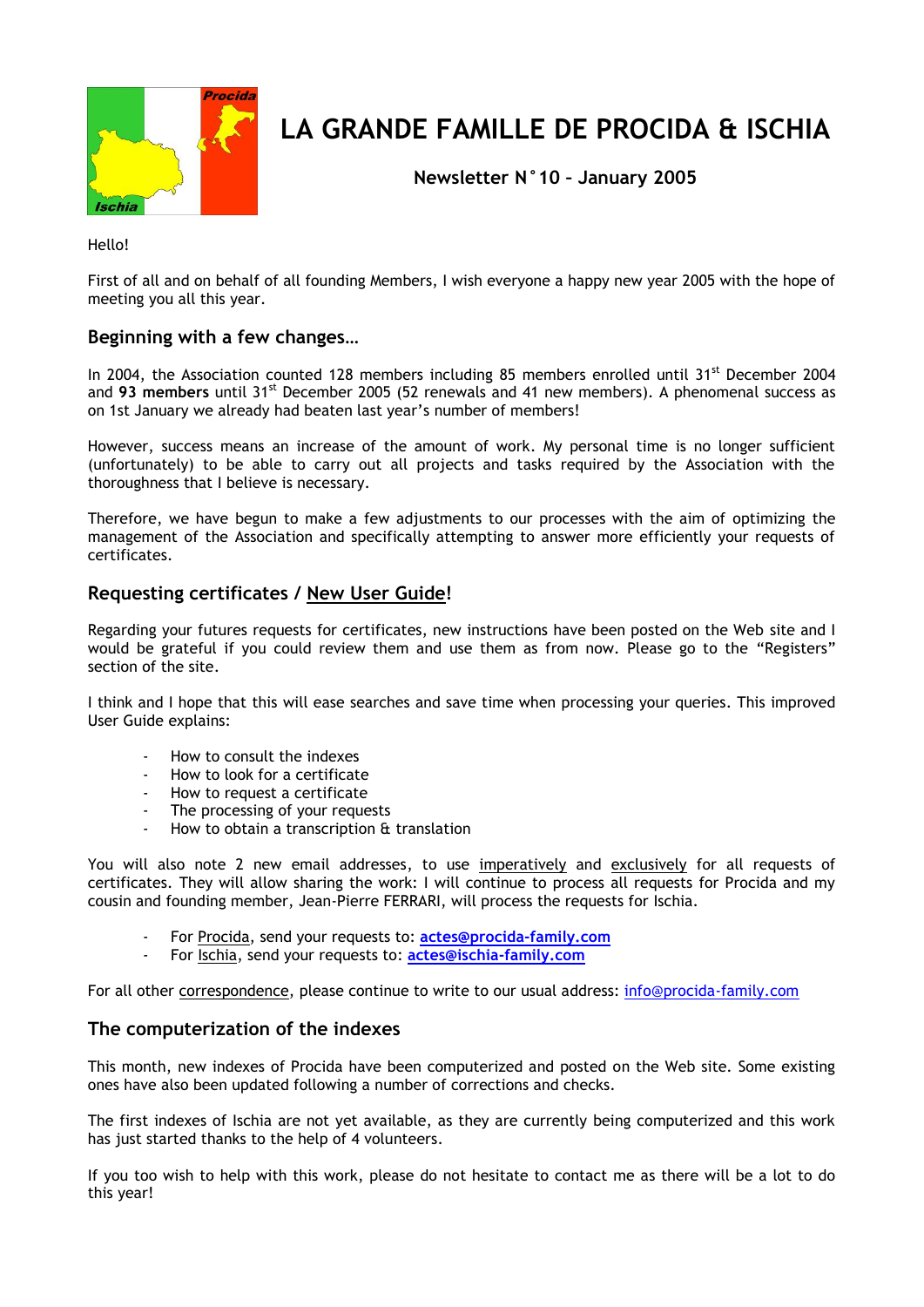# **The Association in the Italian Press in November/December**

Since the last newsletter, two new articles have been published:

- The first one was published in the daily popular newspaper « Il Golfo » on  $14<sup>th</sup>$  November. It is in fact the article realized by NewsItaliaPress in early November 2004.
- The other appeared on ProcidaMix [\(www.procidamix.com/miscellanea/grandefamille.htm\)](http://www.procidamix.com/miscellanea/grandefamille.htm), a Web forum managed by Peppino CAPOBIANCHI and dedicated to the inhabitants of Procida.

#### **To conclude, let's organize our next General Meeting!**

I have the pleasure to inform you of our project to organize the first general meeting of the Association in Procida between 10<sup>th</sup> September and 16<sup>th</sup> October 2005. The exact date of the event is not yet known but will be confirmed soon.

The event will be organized as follows:

- It will take place in Procida during a week end.
- The general meeting will be held in a conference room provided by the Town of Procida.
- All event activities will be held in French or Italian.
- You are invited to attend to all meetings and other activities that will be proposed, and of course your partners and children are welcome to come along.
- Your trip and accommodation will be at your cost.
- You will define the duration of your stay in Procida or Ischia according to your possibilities and wishes to discover the region.
- The Association will organize for you the bookings of your hotel or apartment, and will provide you with other necessary information for your travel and stay.
- You will have to make your own travel arrangements.
- A reservation fee will be collected by the Association.

The proposed agenda for the event is as follows:

| Saturday        |       |                                      |  |
|-----------------|-------|--------------------------------------|--|
| 9h30            | 12h30 | <b>General Meeting</b>               |  |
| 12h30           | 14h   | <b>Buffet</b>                        |  |
| 14 <sub>h</sub> | 16h   | Free time                            |  |
| 16h             | 18h   | Visit of San Michele Arcangelo Abbey |  |

| Sunday          |                 |                                                      |  |
|-----------------|-----------------|------------------------------------------------------|--|
| 9h              | 10h             | Mass dedicated to our ancestors in San Michele       |  |
| 10 <sub>h</sub> | 12 <sub>h</sub> | Meeting with the Association in San Michele          |  |
| 12 <sub>h</sub> | 15h30           | Free time                                            |  |
| 15h30           | 18 <sub>h</sub> | Visit/walk of the small island of Vivara (if weather |  |
|                 |                 | allows)                                              |  |

The agenda of our General Meeting will include:

- Introduction by the Mayor of Procida or its representative
- Introduction by the President of the Association
- Discovery of the story of Procida & Ischia
- Discovery of the story of our origins up to the foundation of our Association